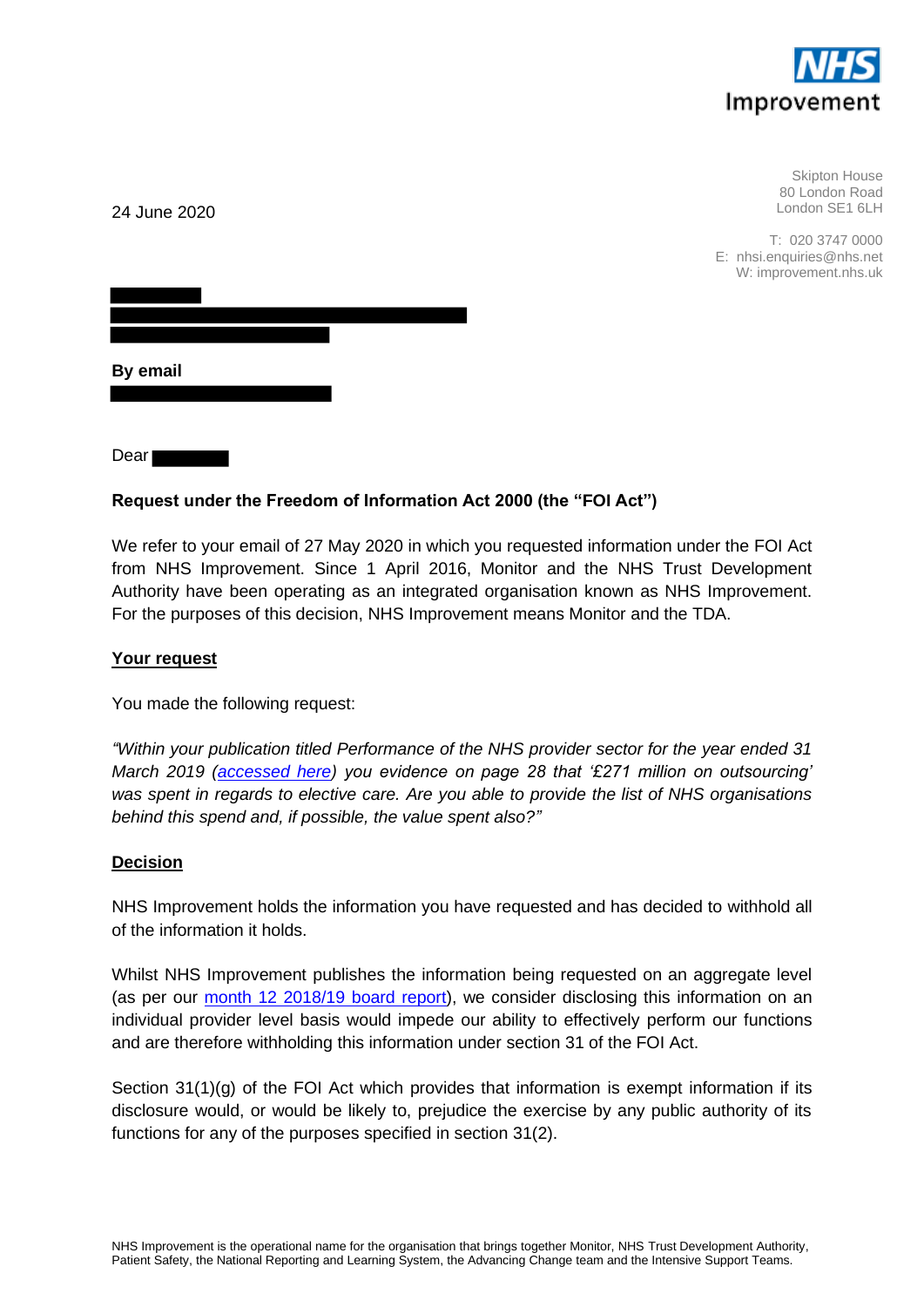NHS Improvement considers that section 31(2)(c) is engaged on the basis that disclosure of the information in question would be likely to prejudice the exercise by NHS Improvement of its regulatory functions for the purpose of ascertaining whether circumstances exist which would justify regulatory action in pursuance of an enactment.

The conditions of the provider licence enable Monitor to regulate the economy, efficiency and effectiveness of NHS foundation trusts under Chapter 3 of Part 3 of the Health and Social Care Act 2012 ("the 2012 Act. NHS Improvement considers that disclosing this information is likely to prejudice the ongoing monitoring by NHS Improvement of providers' compliance with the licence, which is necessary for NHS Improvement to take into account in deciding whether regulatory action is needed in respect of a failure to comply with the licence.

Section 5 of The National Health Service Trust Development Authority Directions and Revocations and the Revocation of the Imperial College Healthcare National Health Service Trust Directions 2016 ("the 2016 Directions") provides that the TDA must exercise its functions with the objective of ensuring that English NHS trusts are able to comply with their duty under section 26 of the NHS Act 2006. Section 26 sets out the general duty of NHS trusts to exercise their functions efficiently, economically and effectively – by, for example, establishing and maintaining best practice and effectively implementing systems and processes.

NHS Improvement relies on the voluntary provision of full and frank information in order to carry out its functions effectively and relies on having a safe space in which both providers and regulatory bodies are able to share information in the knowledge that the information, or any analysis derived directly from it, will not be disclosed more widely. To disclose that information more widely is likely to have a detrimental impact on the quality and content of exchanges between NHS Improvement and the bodies it regulates. This would in turn be likely to have a prejudicial impact on its ability to make effective and fully informed regulatory decisions.

## Public interest test

Section 31 is a qualified exemption and therefore requires that a public interest test be carried out to determine whether the exemption should be maintained. We recognise that in relation to the performance of trusts, there is a public interest in transparency. However, we consider that there is a stronger public interest in giving NHS Improvement the space to openly exchange information that relates to NHS Improvement's functions without disclosing the same to a wider audience and to give the sector the time to address any issues identified without premature disclosure.

## **Review rights**

If you consider that your request for information has not been properly handled or if you are otherwise dissatisfied with the outcome of your request, you can try to resolve this informally with the person who dealt with your request. If you remain dissatisfied, you may seek an internal review within NHS Improvement of the issue or the decision. A senior member of